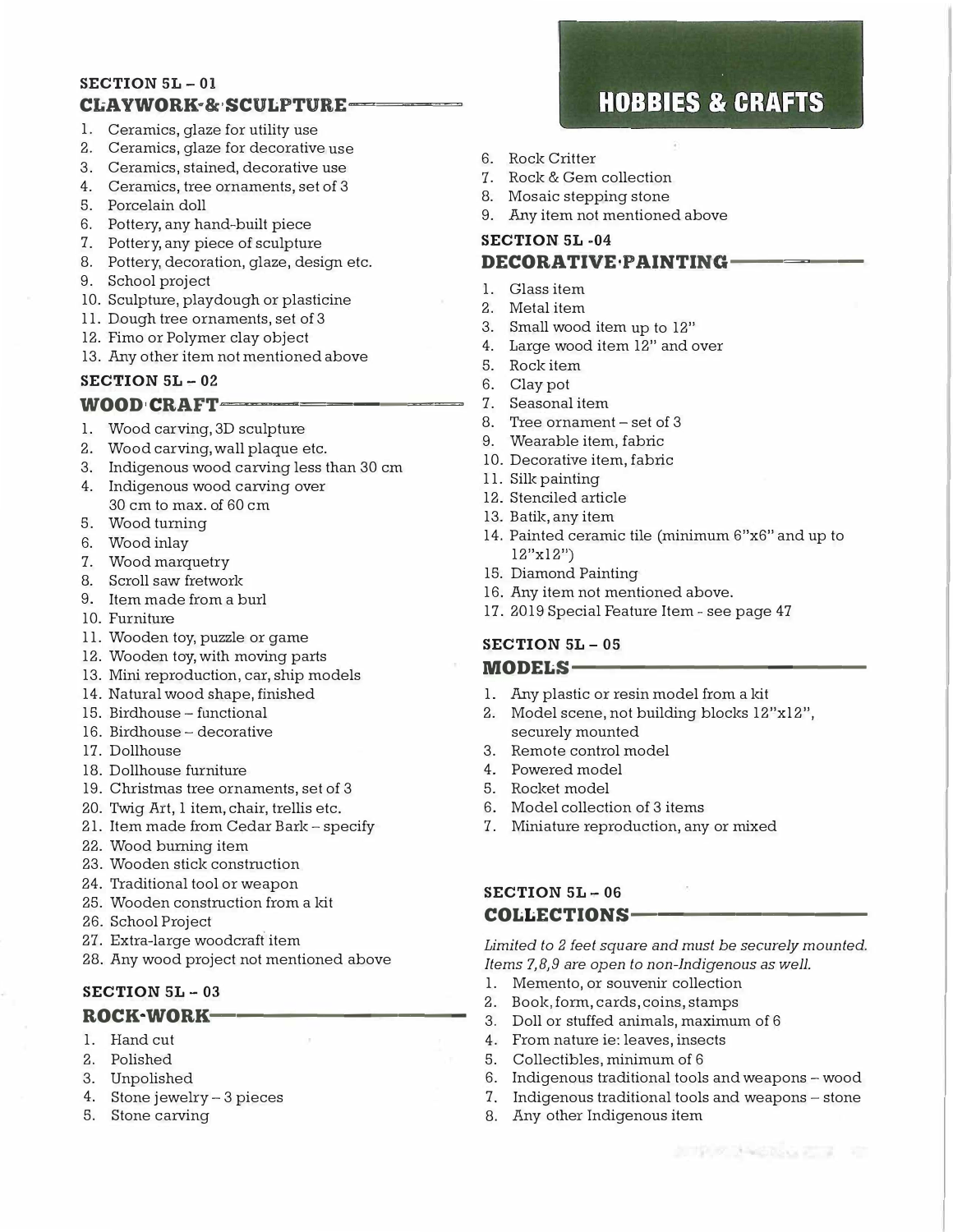# **HOBBIES & CRAFTS**

#### **SECTION SL - 07 FLOWER CRAFT-**

- 1. Artificial bouquet in a vase
- 2. Dried flower or artificial saw or wreath
- 3. Dried flower arrangement 12" and under
- 4. Dried flower arrangement 12" and over
- 5. Artificial arrangement, 12" and under
- 6. Artificial arrangement, 12" and over
- 7. Artificial corsage or boutonniere
- 8. Pressed flowers any article
- 9. Artificial arrangement for dining
- 10. Artificial arrangement for dining "theme of the fair"
- 11. Any item not mentioned above

### **SECTION 5L - 08**  NOVELTY-

- 1. Fabric covered photo album or picture frame or similar
- 2. Mod Podge Item
- 3. Lacing or sewing a card
- 4. Beaded craft
- 5. Beaded tree ornament -set of 3
- 6. Jewelry, any item
- 7. Felt tree ornament, set of 3
- 8. Dream catcher
- 9. String Art
- 10. "A Warm Welcome" something to adorn your door
- 11. Lawn ornament
- 12. Clay pot creation
- 13. Molded candle, poured
- 14. Beeswax candle, rolled
- 15. Dyed egg
- 16. Decorated egg
- 17. Fridge magnet
- 18. Father Christmas, under 16"
- 19. Father Christmas, 16" and over
- 20. Christmas wall hanging
- 21. Soft sculpture doll or animal
- 22. Puppet
- 23. Wind Chime
- 24. Gift Basket -design & build a gift basket for any occasion. Basket may contain purchased items
- 25. Christmas tree ornaments, any medium
- 26. Wreath, maximum of 12" in diameter, made from recycled materials
- 27. Table Center -Christmas theme

28. Decorative or functional craft made using Bernardin mason jar (s) or SNAP/lids

state to the County

29. Any item not mentioned above

#### **SECTION 5L - 09**  PAPER·CRAFT-

- 1. Paper Mache
- 2. Paper tole
- 3. Paper cast item
- 4. Handmade paper item
- 5. Paper plate art
- 6. Decoupage
- 7. T bag folding or origami type card
- 8. Embossed card
- 9. Embellishment on a card
- 10. Stamped greeting card
- 11. Handmade calendar
- 12. Computer calendar
- 13. Paper airplane
- 14. School project
- 15. Educational Display
- 16. Any item not mentioned above

#### **SECTION SL- 10**   $GLASSWORK-$

- 1. Suncatcher
- 2. Stained glass, lead cane
- 3. Stained glass, copper cane
- 4. Etched
- 5. Free standing figure
- 6. Lampshade
- 7. Box shaped ie: tray, terrarium, etc.
- 8. Recycled materials, article using glass
- 9. Any item not mentioned above

#### **SECTION 5L -11 METAL-WORK-**

- 1. Functional
- 2. Ornamental
- 3. Metal punch, any article
- 4. Windchime
- 5. Assembled art sculpture
- 6. Recycled
- 7. School project
- 8. Any item not mentioned above

# **SECTION 5L- 12**  SCRAPBOOKING-

- 1. Themed scrapbook
- 2. Non-themed scrapbook
- 3. Creative scrapbook or photo album approx. 5'x7"
- 4. Creative scrapbook or photo album approx. 8"xl l"
- 5. Single memory page layout
- 6. Memory pages, no more than 2 pages any theme
- 7. A scrapbook depicting "your family heritage"
- 8. Any item not mentioned above